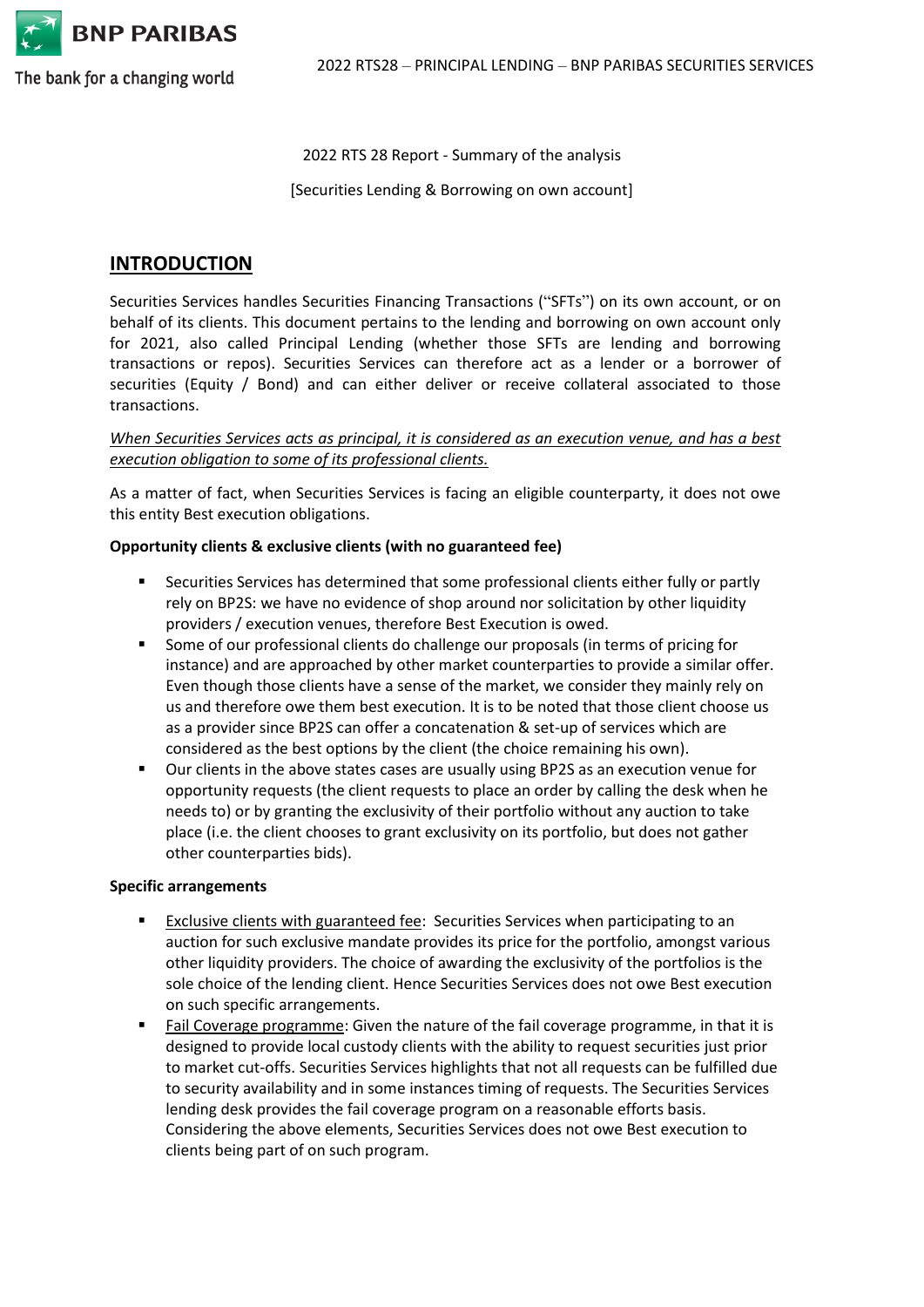

The bank for a changing world

# **ANALYSIS REPORT**

## **A. Explanation of the relative importance the firm gave to the execution factors of prices, costs, speed, likelihood of execution, size of transaction and nature**

#### **1. Likelihood of execution**

For our clients subject to Best Execution, each transaction is executed on Securities Services' initiative. The need to trade coming from Securities Services, all necessary efforts are made to ensure the proper execution of the transaction.

#### **2. General Prices**

Before responding with a price, Securities Services will check the relevance of its price with a benchmark of the overall market price. The use of benchmark tools such as Datalend and IHS Markit is combined with Securities Services' own data program.

However, transaction price being impacted by various factors (collateral quality, maturity etc.), it necessarily deviates slightly from the benchmark.

#### **3. Size of the transaction**

The transaction size (lower or higher than the market standard) is determining for the price formation. It remains a priority to fully serve the client's request.

#### **4. Cost**

No additional execution cost is applied to the price proposed by Securities Services to the client.

## **5. Speed of execution**

Securities Services does not respond to Requests For Quotes (« RFQs ») on clients subject to Best Execution. Transactions are executed on Securities Services' initiative. The trading decision and the booking are simultaneous.

#### **6. Nature**

Nature of orders is not relevant for SFTs, as indicated in our Best Execution policy.

## **B. Description of any close links, conflicts of interests, and common ownerships with respect to any execution venues used to execute orders**

There are no changes in the conflicts of interest already identified in our Best Execution policy (please refer to Securities Services Best Execution policy Annex dedicated to Principal Lending). We remain in line with our Group overall Conflict of Interest policy.

# **C. Description of any specific arrangements with any execution venues regarding payments made or received, discounts, rebates or non-monetary benefits received**